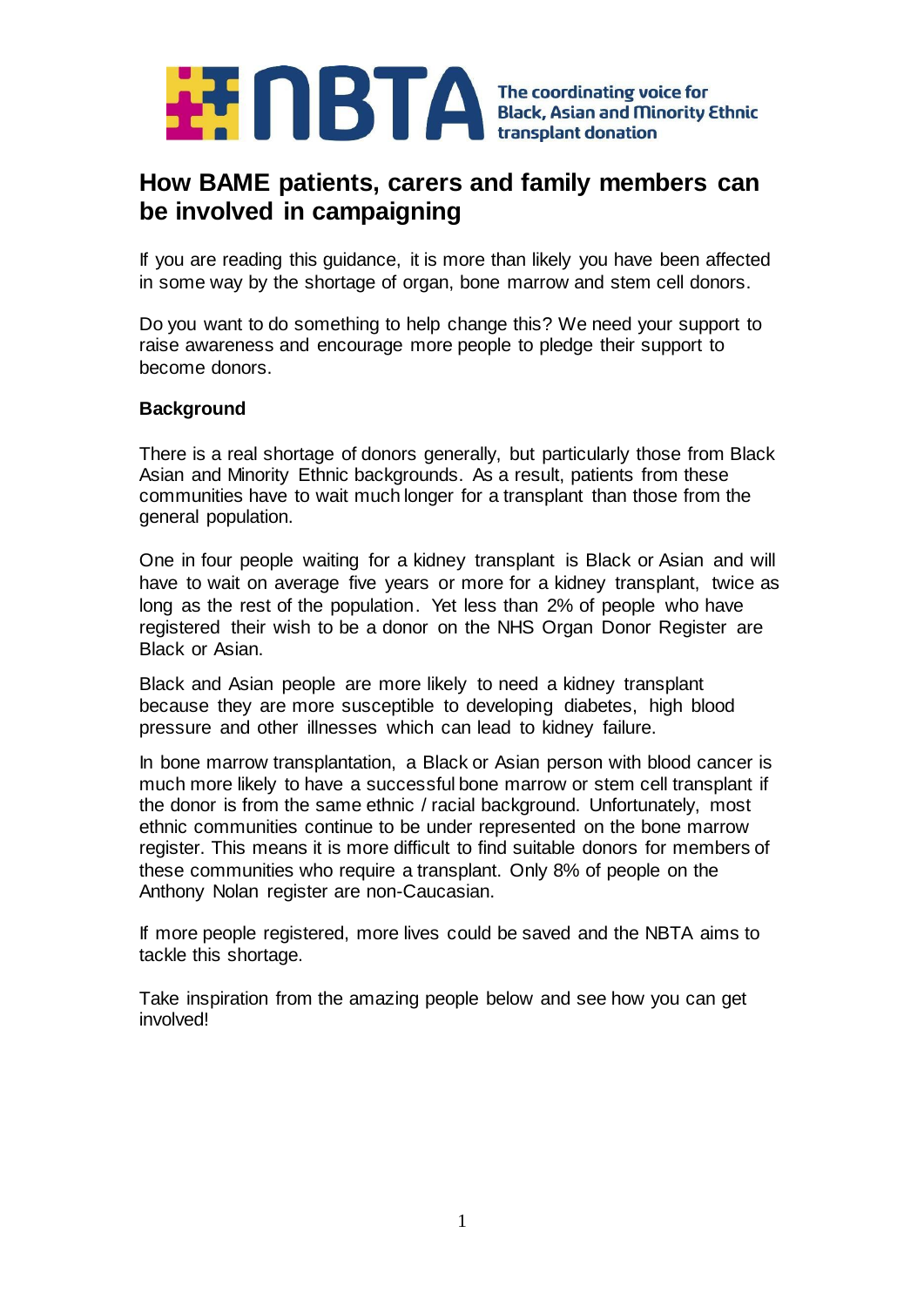### **Case studies**

*Rik's story*



In December 2011, Rik had a lifesaving stem cell transplant following an extensive search; thankfully a donor was eventually found in Germany. There is a real shortage of stem cell donors in the UK and to make matters worse Asian donors make up only 4.8% of those on the register. Rik, along with his family and friends, have set up the Rik Basra Leukaemia Campaign to raise awareness of the shortage of Asian donors on the Anthony Nolan register and encourage people between the ages of 16-30 to register with the charity potentially saving someone's life. Rik and his supporters have been highlighting the cause at cultural events such as Leicester's busy Diwali celebrations and at educational establishments such as De Montfort University and Regent College in Leicester. A key aim is to encourage younger people to think and register, as younger people provide the best possible outcomes for patients. Rik's campaign to recruit more young Asian donors has helped boost the number of people that have registered by an incredible 150%.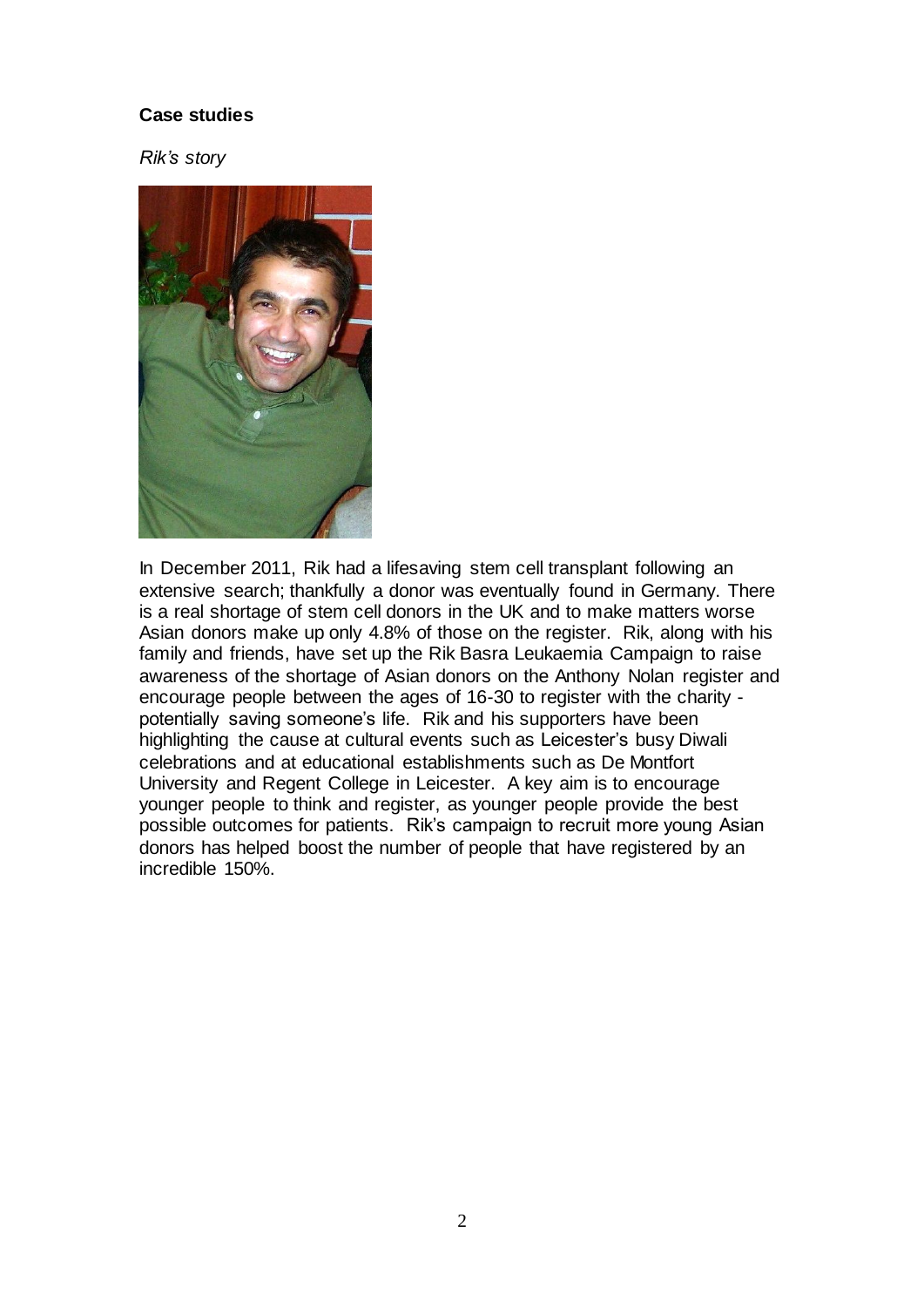## *Naomi's story*



Naomi heard about the bone marrow register after hearing an appeal from The African-Caribbean Leukaemia Trust (ACLT). As she arrived at the Notting Hill Carnival the ACLT were recruiting people to sign up. Naomi was with one of her friends who suffers from sickle cell anaemia so she was aware how important it was.

In 2007 Naomi received a call saying she was a potential match for a patient. Naomi donated Peripheral Blood Stem Cells (PBSC). This involved a nurse visiting her at home in the three days leading up to the donation date to give her injections that increase the rate at which her body produces stem cells in her blood. On the day before her donation, Naomi went to the hospital in London for a check up and stayed in a nearby hotel ready for the donation the next day. During the donation, the nurses were very friendly and welcoming, and her partner was allowed to accompany her the whole time too which helped Naomi to relax. The process lasted approximately the length of two movies, which Naomi watched on the portable DVD player provided by the hospital!

Since 2010, Naomi has been volunteering for the ACLT and campaigning to raise awareness by attending events, fundraising through bucket donations, giving speeches at events and volunteered at recruitment drives. The recruitment drives allow potential donors to ask Naomi questions, as she has first hand experience of the procedure.

Naomi says "joining the register and donating was one of the easiest decisions I have had to make - with the greatest of outcomes. Knowing that by taking a few hours out of my life I have potentially saved someone's life feels surreal, but that is exactly what being a bone marrow donor does. Looking back, I feel privileged to have been somebody else's lottery numbers and encourage anybody eligible to register to do so. Believe me that is one decision you can always be proud of"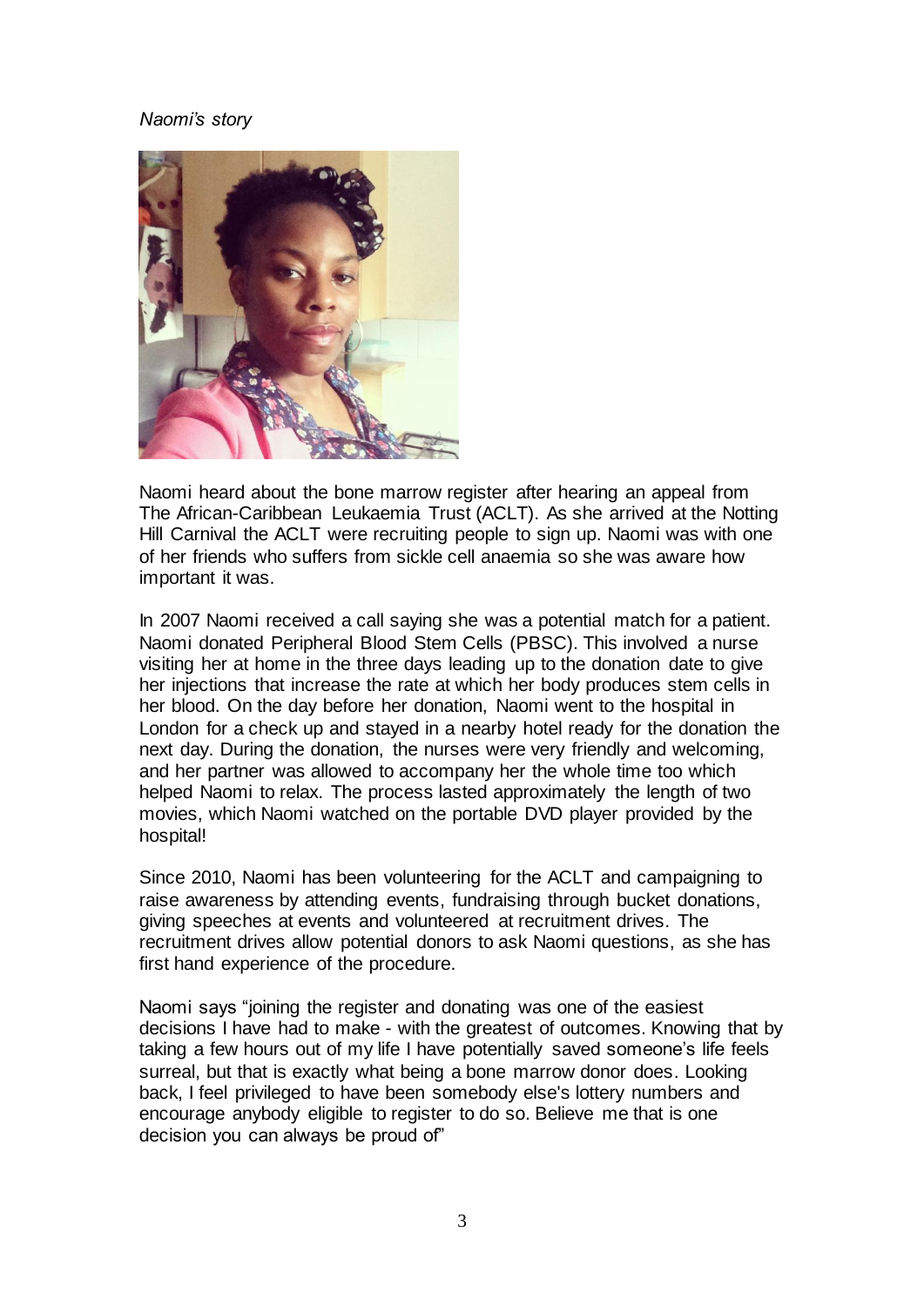# *Wendell's story*



Wendell, known as Raph, donated a kidney to a friend in 2007 and hasn't looked back - his principle after donating a kidney was to "try everything"! He set up his own charity website [www.Minus1Kidney.com](http://www.minus1kidney.com/) to raise awareness of donation and is also a regular blood donor. He is well-known in some parts of London for carrying around a toy 'Thor' hammer emblazoned with his website address as well as logos for the ACLT, the Anthony Nolan Trust and Kidney Research UK!

Raph made it his mission to undertake a special event every year on the anniversary of his kidney donation to demonstrate how active a person can be following donation. So far these have included a tandem skydive and running the London Marathon!

And finally, Raph sums up his charity work nicely "the charities I support are the real heroes."